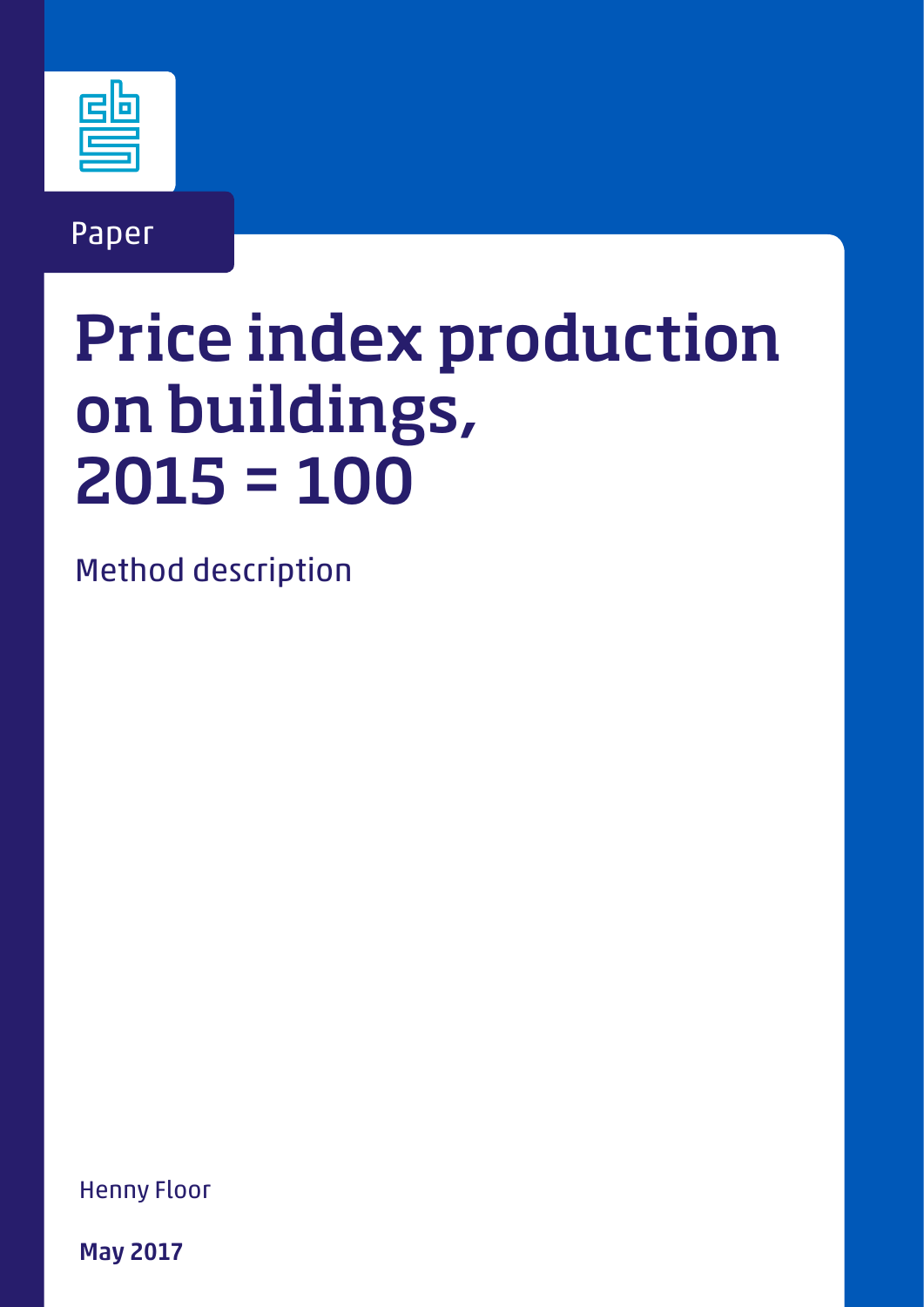## **Introduction Introduction**

The price index on the production of buildings (PPI) is a price index that reflects the ratio of the building production in current and in constant prices and is based on the building production, the output price index of the construction costs of new dwellings (PINW) and the output price indices of the construction costs of other buildings (PING). These price indices are linked on a reliable on a reliable on a reliable on a reliable on a reliable on a reliable on a reliable on a reliable on a are linked on a quarterly basis to a file in which production of buildings in that calculated quarter is broken down by the months in which the building permits of the projects involved quarter is broken down by the months in which the building permits of the projects involved were reported to Statistics Netherlands. In this way, production is calculated in constant prices. The building production is divided into two sections, namely New constructions and Other constructions. Both sections are divided again into three sectors: dwellings, commercial buildings for the (semi-)public sector and commercial buildings for the private sector. The three sectors are also aggregated to a total per section. In addition, the total is calculated for<br>... the two sections together. The private sector and commercial buildings for the private sectors are also sections are also sectors are also sectors are also sectors are also sectors are also sectors are also sectors are als  $\alpha$  to a total per section, the total per section, the two sections  $\alpha$ The price index on the production of buildings (PPI) is a price index that reflects the ratio of the building<br>the building production in current and in constant prices and is based on the building production, the output price index of the construction costs of new dwellings (PINW) and the output price indices of the construction costs of other buildings (PING). These price indices quarter is broken down by the months in which the building permits of the projects involved were reported to Statistics Netherlands. In this way, production is calculated in constant prices. The building production is divided into two sections, namely new constructions and<br>Other constructions. Both sections are divided again into three sectors: dwellings, commercial buildings for the (semi-)public sector and commercial buildings for the private sector. The three sectors are also aggregated to a total per section. In addition, the total is calculated for are inneed on a quarterly basis to a life in which production or buildings in that calculated  $q$  a file in the file in  $q$  file in the production of  $\frac{1}{q}$  is broken production of building in that calculated in constant the two sections together.

The following describes the way in which the calculation is performed. the followi The following describes the way in which the calculation is performed

### **Calculation method Calculation method**

The PINW and PING are calculated on a quarterly basis. Because the building production is The PINW and PING are calculated on a quarterly basis. Because the building production is delivered per month, it is the first step in the calculation aggregating of quarterly production. delivered per month, it is the first step in the calculation aggregating of quarterly production. The PINW and PING are calculated on a quarterly basis. Because the building production is delivered per month, it is the first step in the calculation aggregating of quarterly production.

$$
[1] \quad P_l^{k,j} = \sum_m P_l^{m,j}
$$

where where

 $P_{i}^{k,j}$  is the production in current prices per quarter in year *j*  $P_l^{k,j}$  is the production in current prices per quarter in year *j*  $P_l^{\mu,\mu}$  is the production in current prices per quarter in year *j* 

 $P_i^{m,j}$  is the production in current prices per month in year j with m the months in the quarter *<sup>m</sup> <sup>j</sup> Pl* , is the production in current prices per month in year *j* with *m* the months in the quarter  $T_{\text{max}}$  of dwellings in current production of dwellings in current prices is then divided by the PINW of divided by the PINW of divided by the PINW of divided by the PINW of divided by the PINW of divided by the PINW of  $P_l^{m,j}$  is the production in current prices per month in year j with m the months in the

The quarterly building production of dwellings in current prices is then divided by the PINW of two quarters previously. The quarterly building production of the private-and (semi-)public sector is divided by the PING of one quarter earlier<sup>1)</sup>. This provides the production in constant prices. prices. The quarterly building production of dwellings in current prices is then divided by the PINW of the quarters previously. The quarterly building production of the private and (semi-)public<br>sector is divided by the PING of one quarter earlier<sup>1)</sup>. This provides the production in

<sup>&</sup>lt;sup>1)</sup> This difference between Dwellings and Other buildings is based on the average time between the determination<br>1) of construction costs and the granting of building permits by municinalities. Research has shown that goi of construction costs and the granting of building permits by municipalities. Research has shown that going the production of the sector Dwellings in the production of building a sector Dwellings in a year of the sector Dw of construction costs and the granting of building permits by municipalities. Research has shown that going<br>through procedures for the granting of building permits for dwellings takes longer than for other buildings.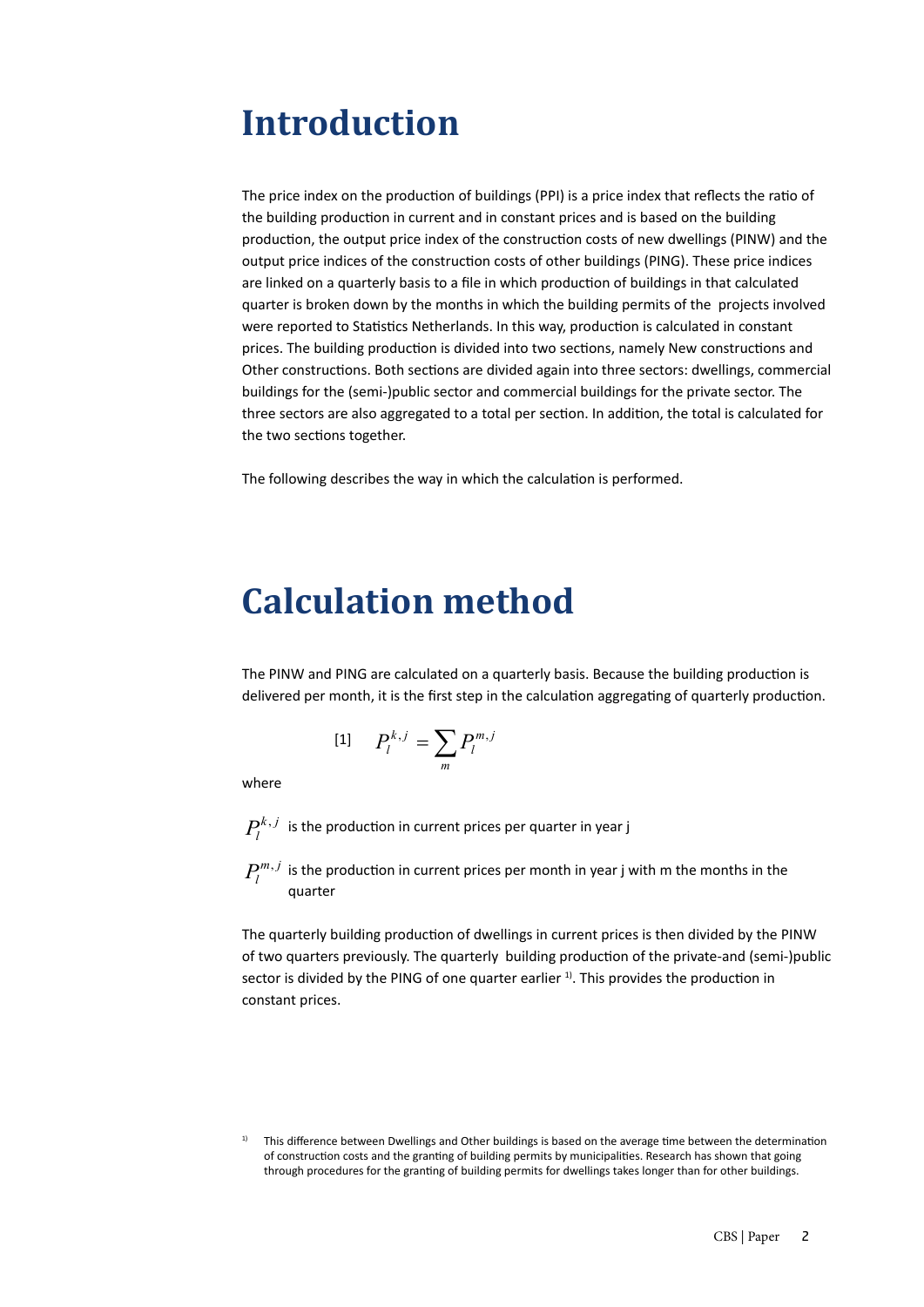$$
[2a] \t P_{cw}^{k,j} = P_{lw}^{k,j} / I_w^{k-2,j}
$$

and

$$
[2b] \t P_{co}^{k,j} = P_{lo}^{k,j} / I_o^{k-1,j}
$$

where  $\overline{a}$ 

*<sup>k</sup> <sup>j</sup> Pcw*

*k* is the production of the sector Dwellings in constant prices per quarter in a year  $P_{cw}^{k,j}$  is the production of the sector Dwellings in constant prices per quarter in a year  $k \neq 0$  $P_{cw}^{0.9}$  is the production of the sector Dwellings in constant prices per quarter in a year

- $P_{lw}^{k,j}$  is the production of the sector Dwellings in current prices per quarter in a year
- $I_w^{k,j}$  is the output price index of the building costs of newly build dwellings per quarter per year *k j k j* construction costs and the granting permits by municipalities. Research has shown that going the going through  $\alpha$ 1 his difference between Dwellings and Other buildings is based on the average time between the determination of the determination of the average time between the determination of the average time between the determination  $I_w^{k,j}$  is the output price index of the building costs of newly build dwellings per quarter per year **w**I , is the output price index of the building costs of the building costs of new lyings per quarter per quarter per  $\mathbf{r}$
- is the production of the private sector en (semi-)public sector in constant prices per quarter in a year in a year in a year *<sup>k</sup> <sup>j</sup> Pco* year *<sup>k</sup> <sup>j</sup> Pco* procedures for the granting of building permits for dwellings takes longer than for other buildings. construction costs and the granting of building permits by municipalities. Research has shown that going through  $P_{co}^{k,j}$  is the production of the private sector en (semi-)public sector in constant prices per  $P_{co}^{k,j}$  is the production of the private sector en (semi-)public sector in constant prices per quarter in a vear procedures for the granting of building permits for dwellings takes longer than for other buildings. quarter in a year  $q$  $P_{co}^{n,j}$  is the production of the private sector en (semi-)public sector in constant prices per quarter in a vear year<br>Galeria  $\frac{p}{p}$   $\frac{p}{p}$  is the production of the private sector en (semi-)public sector in constant prices per quarter in a year  $\frac{1}{2}$ *k pco*, is the production of the production of the private sector end (see Fig. ). oduc  $\alpha$  is the production of the private sector energy energy energy per quarter in constant prior prices per quarter per quarter per quarter per quarter per quarter per quarter per quarter per quarter per quarter per quarte  $P^{k,j}$  is the production of the private sector en (semi-)public sector in constant prices per  $\alpha$  is the production of the private sector energy  $\alpha$  is the private per quarter in constant prices per quarter per quarter per quarter per quarter per quarter per quarter per quarter per quarter per quarter per quarte
- is the production of the private sector en (semi-)public sector in current prices per quarter in a year in a year in a year *<sup>k</sup> <sup>j</sup> Plo*  $P_{l_2}^{k,j}$  is the production of the private sector en (semi-)public sector in current prices per  $P_{lo}^{k,j}$  is the production of the private sector en (semi-)public sector in current prices per in a year  $P_{lo}^{n,j}$  is the production of the private sector en (semi-)public sector in current prices per quarter in a vear iduction o , is the production of the private sector energy  $\alpha$  is the private sector in current private per  $\alpha$ aduction e *<sup>k</sup> <sup>j</sup> Plo* in a year *<sup>k</sup> <sup>j</sup> Plo* , is the production of the private sector en (semi-)public sector in current prices per  $q$  $P^{k,j}$  is the production of the private sector on (semi-)public sector in current prices per  $P^{k,j}$ arter in a year  $\frac{1}{2}$  production of the private sector in current private per quarter in current private per quarter in current prices per quarter in current prices per quarter in current private per quarter in curren

 $I_o^{\phantom{ab}k,j}$  is the output price index of the building costs of other buildings per quarter per year is the output price index of the building costs of other buildings per quarter per year *<sup>k</sup> <sup>j</sup> Plo* ine output is the output price index of the building costs of other buildings per quarter per year

For the total production in constant prices, the production in constant prices of the two sections are added. *<sup>k</sup> <sup>j</sup> Pc P P* , , , = + *<sup>k</sup> <sup>j</sup> Pc P P* , , , = + [3] *<sup>k</sup> <sup>j</sup>*

$$
[3] \t P_c^{k,j} = P_{cw}^{k,j} + P_{co}^{k,j}
$$

Then, the total production in constant prices for the calculated quarter is calculated by adding up the production per quarter:<br>up the production per quarter: hen, the total production in constar hen, the total production in constant prices for the calculated quarter is calculated by adding up the production per quarter:

$$
[4] \qquad P_c = \sum P_c^{k,j}
$$

where **Pc** is the total production in constant production in constant production in constant production in  $\mathcal{P}$ **Pc** is the total production in constant production in constant production in constant production in  $\mathcal{P}$ **Pc** is the total production in constant production in constant production in constant production in constant production in  $\mathcal{P}(\mathcal{P})$ **Pc** is the total production in constant production in constant production in constant production in  $\mathcal{P}$ 

 $P_{c}$  is the total production in constant prices of the calculated quarter  $\overline{c}$  is also summoned per section in constant per section and per section and per underlying sector. This is also summoned per section and per section and per section and per section and per sector. This is also secto  $P_{c}\hspace{0.1cm}$  is the total production in constant prices of the calculated quarter

The production in constant prices is also summoned per section and per underlying sector. This is done in the same way as for the total production in the formulas 3 and 4. he production in constant prices is also summoned per section and per underlying sector. The production in constant production in constant prices is also summoned per section and per underlying sector. This is also summoned per section and per underlying section and per underlying sector. This is also sector. oduction in constant prices is also summoned per section and per underlying sector. is done in the same way as for the total production in the formulas 3 and 4. The production in constant prices is also summoned per section and per underlying sector. This but the formulation in the same way as formulation in the formula per underlying sector.

The production in constant production is also summoned per section and per section and per underlying sector. This is also summoned per section and per underlying section and per underlying sector. This is also sector. Th

Also the building production in current prices are summoned over all quarters to a total building production in current prices for the relevant calculated quarter.<br>→ → *k i Pl Pl i i i i i i k i l n i i k i l i i k i l i i k i l i i k i l i* llso the building production in current prices are summoned over all quarters to a total Also the building production in current prices are summoned over all quarters to a total building Also the building production in current prices are summoned over all quarters to a total building is the salarity production in carrent prices are salifficially over all quarters to a total<br>utilding production in current prices for the relevant calculated quarter production in current prices for the relevant calculated quarter.

$$
P_l = \sum P_l^{k,j}
$$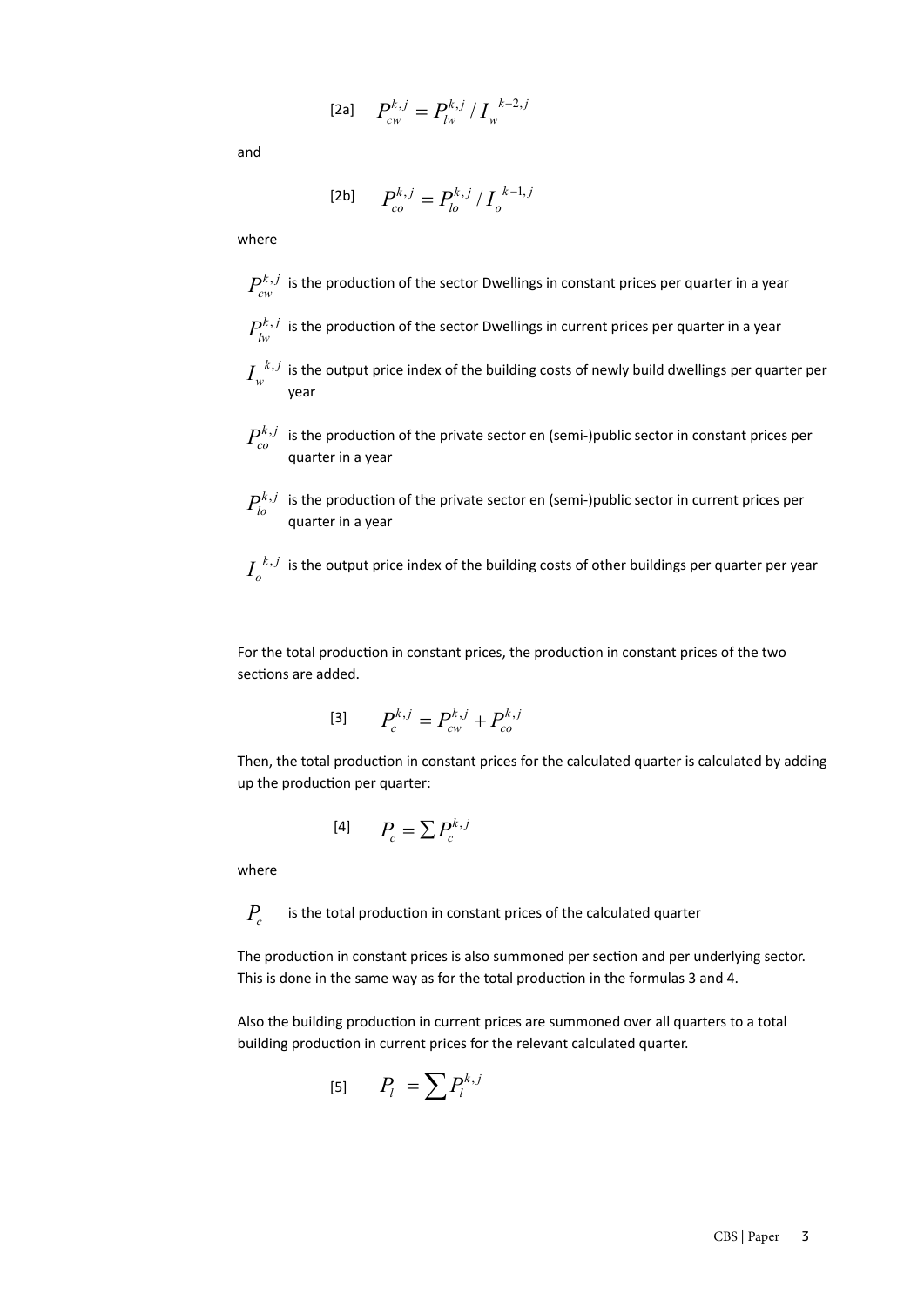where

is the total production in current prices in the calculated quarter is the total production in current prices in the calculated quarter is the total production in current prices in the calculated quarter *Pl Pl*

The calculation of the production per section New construction/ Other construction takes place in the same way. The calculation of the production  $\mathbf{p}$  is the production of the production of the production of the production of the production of the production of the production of the production takes places The calculation of the production  $\mathcal{L}_\text{c}$  and  $\mathcal{L}_\text{c}$  construction takes places places places places places places places places places places places places places places places places places places places pla The calculation of the production per section New construction/ Other construction takes place. The production of the place place place place place in the came way.

Then, the aggregated production in current prices is divided by the production in constant Then, the aggregated production in current prices is divided by the production in constant prices to reach a price index.

$$
[6] \qquad I_P = P_l / P_c
$$

where

 $I_{\scriptscriptstyle P}$  is the price index on the production of buildings in the calculated quarter

The index is calculated for the total production as well as per section and per underlying<br>sector sector. Finally, the calculated series of price indices are rescaled so that the price index from the price index from the base

Finally, the calculated series of price indices are rescaled so that the price index from the base year averages 100. year averages 100. year averages 100.